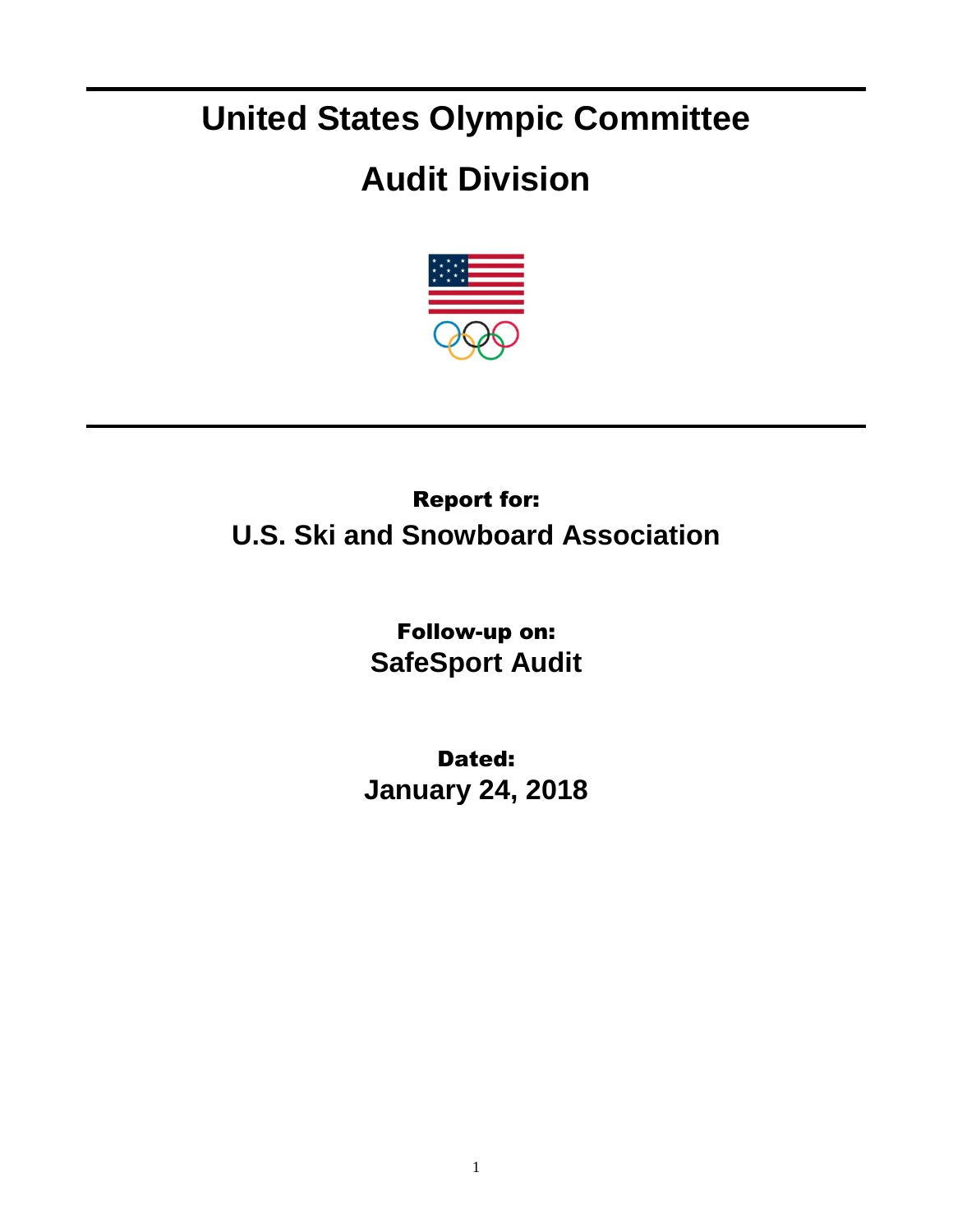UNITED STATES OLYMPIC COMMITTEE 1 Olympic Plaza Colorado Springs, CO 80909



January 24, 2018

Tiger Shaw Chief Executive Officer U.S. Ski and Snowboard Association

Dear Tiger,

During the second and third quarter of 2017, Baker Tilly Virchow Krause (Baker Tilly) performed a SafeSport audit of the U.S. Ski and Snowboard Association (USSA). The purpose of the follow-up review is to report on the status of recommendations from the SafeSport audit of USSA dated October 2017. Our methodology was limited to communication with USSA and a review of various policies provided by the organization. The Audit Division did not perform additional audit work to verify action was taken. However, SafeSport will be tested during the routine audit process going forward.

The review found that the recommendations were implemented and are considered closed. USSA was prompt to implement the three recommendations in the SafeSport audit.

We thank you and your staff for assisting in the follow-up review.

Sincerely,

pt Julle

Bridget Toelle, CPA, CIA Ellen Senf Senior Director, Audit Staff Auditor

Ellen A Sent

cc: Scott Blackmun Dexter Paine Rick Adams Alex Natt Gary Johansen Chris McCleary